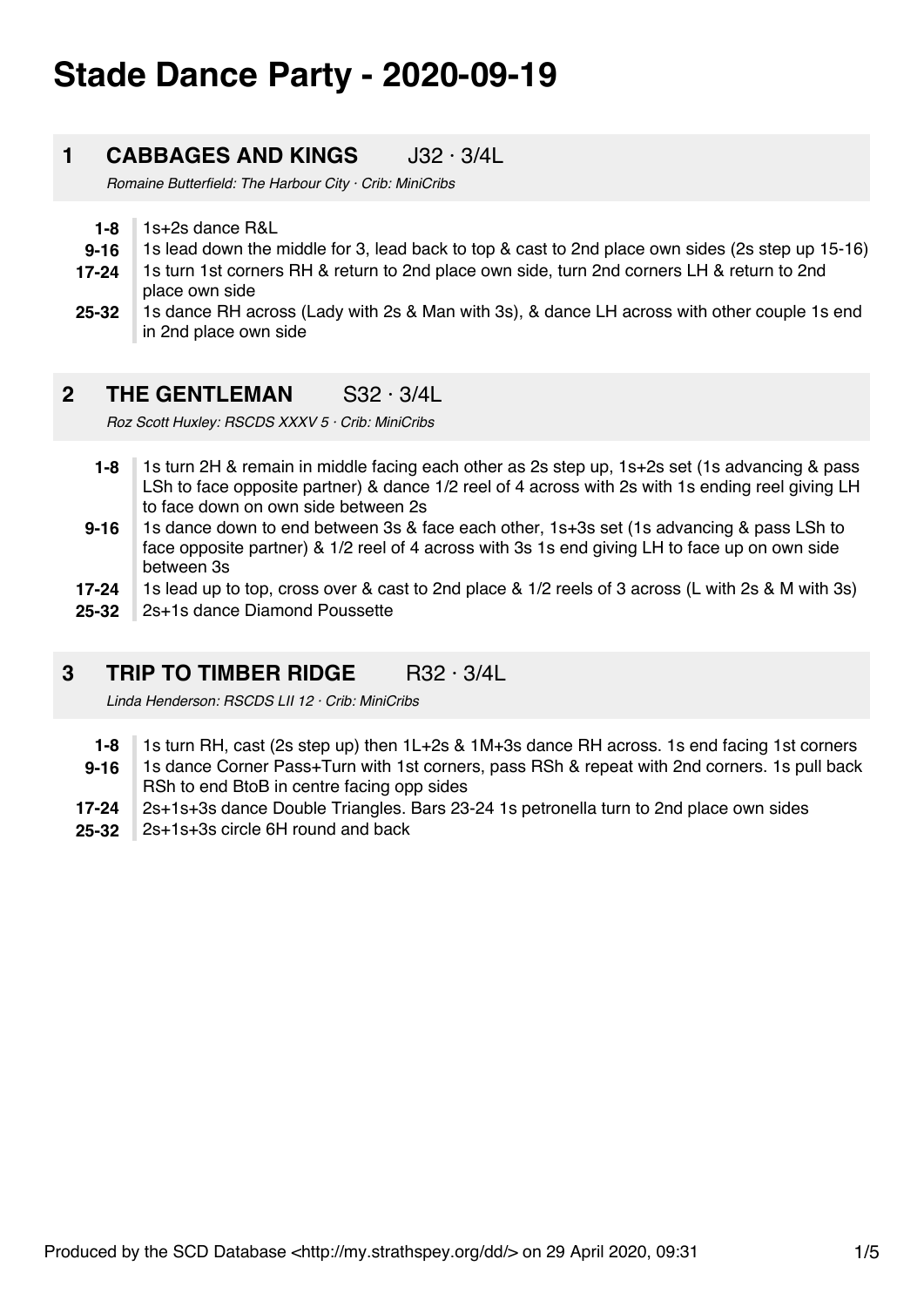# **4 GOTHENBURG'S WELCOME** J32 · 3/4L

*Bobby Munro: RSCDS XXXVII 3 · Crib: MiniCribs*

- **1-4** 1s cast 1 place & set advancing to 1st corner
- **17-24 5-16** 1s Dance to Each Corner & Set: **5- 6** 1s change places with 1st corners passing RSh & 1st corners pass RSh with a 1/4 turn to right in centre to face 2nd corners (as 2nd corners set), **7- 8** Original 1st crnrs change places with 2nd crnrs passing RSh & 2nd crnrs pass RSh with a 1/4 turn to right to face 1s in 3rd crnr (pstn) as 1s set **9-10** Original 2nd corners change places with 1s passing RSh & 1s pass RSh with a 1/4 turn to right to face 2nd corner (pstn) as orig 1st corners set **11-16** Repeat this Fig once more until 1s end in centre facing 3rd corner positions with 3s & 2s in 1st & 3rd places opposite sides 1s dance 1/2 diagonal Reel of 4 with 3rd corner, pass RSh & dance 1/2 diagonal Reel with 4th corners
- **25-32** 1s dance RH hands across (L with 2s & M with 3s) & 2s+1s+3s turn RH

# **5 DANCE OF LOVE** S32 · 3/3L

*Aymeric Fromherz · Crib: SCDDB Contributed Cribs & Diagrams*

- **1-4** 1s, 2s and 3s dance half turn (RH) and twirl.
- **5-8** 1s, 2s and 3s dance a half chase clockwise, to go back to original lines (3, 2, 1).
- **9-16** 1s and 2s dance the Tourbillon
- **17-24** 1s dance the figure of love
- **25-32** 1s dance a reel of three accross with 2s and 3s, 1st man down, 1st lady up, to 3, 1, 2.

### **6 THE KISSING BRIDGE** R32 · 3/4L

*Romaine Butterfield: RSCDS XLVII 9 · Crib: MiniCribs*

- **1-8** 1s cast & dance behind lines to bottom & turn outwards to dance back to top
- **9-16** 1s cross down to dance reels of 3 on opposite sides to end in partners place
- **17-24** 1s lead down middle & cross to own sides (Lady under Mans arm), 1s lead up to top & end facing partner with 2H joined
- **25-32** 1s+2s dance Poussette 2 1 3

# **7 THE DUNDEE WHALER** S32 · 4/4L

*Roy Clowes: Ormskirk Scottish Dances - Memorial Edition · Crib: MiniCribs*

- **1-8** 2s & 4s dance 1/2 Petronella figure to opposite sides (petronella turn & set, twice)
- **9-16** 1s+2s & 3s+4s dance Ladies' Chain
- **17-24** 1s & 3s dance 1/2 Petronella figure to opposite sides (petronella turn & set, twice)
- **25-32** 1s "zig-zag" to 4th place, 1L starting changing places diagonally LH with 2M: 1L+2M change places LH, 1M+2L also 1L+3L change places RH, 1M+3M also 1L+4M change places LH & 1M+4L change RH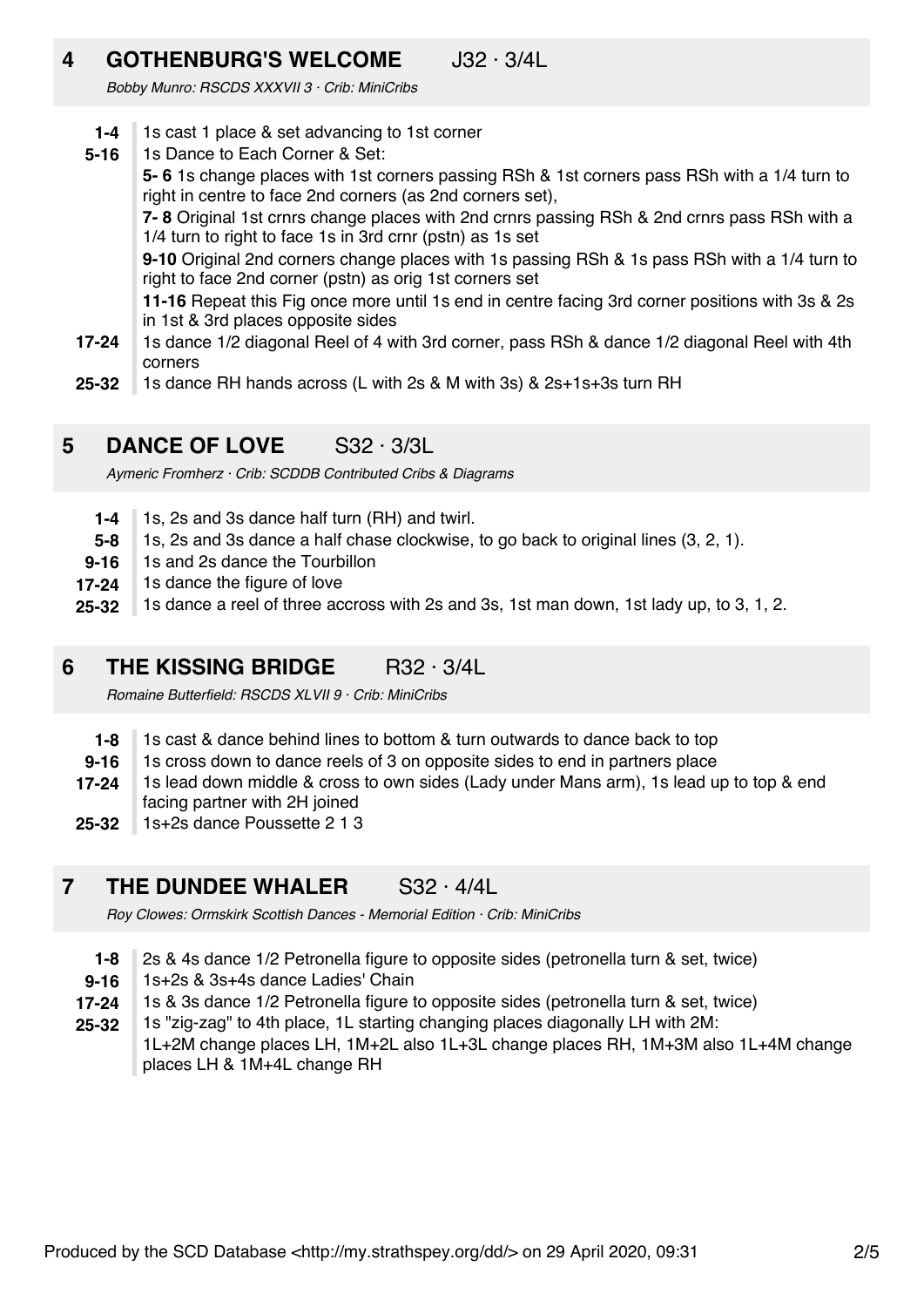# **8 FRIENDSHIPS** S32 · 4/4L

*Jennie Miller: A Third Book of Graded Scottish Country Dances · Crib: MiniCribs*

- **1-8** 1s+3s dance down between 2s/4s and cast back to places, 1s+2s also 3s+4s dance circle 4H round to Left
- **9-16** 2s+4s dance up between 1s/3s and cast back to places. 1s+2s also 3s+4s dance circle 4H round to Right
- **17-24** 1s+2s set, 1/2 RH across. 1s+3s set, 1/2 LH across
- **25-32** 1s+4s set, 1/2 RH across. All 4 couples set and cross RH

### **9 PROGRAMME ITEM – Coffee Break**

#### **10 MRS STEWART'S JIG** J32 · 3/4L

*Frans Ligtmans: RSCDS XXXV 1 · Crib: MiniCribs*

- **1-8** 1s set, 1L followed by partner casts 2 places, 1L crosses (below 3s) & casts up on Men's side to 2nd place facing down **while** 1M dances round 3L & up the middle to 2nd place Ladies side facing down
- **9-16** 2s+1s+3s dance Grand Chain, end with 2M & 1M facing out
- **17-24** 2s+1s dance Ladies Chain
- **25-32** 2s+1s+3s Adv+Ret for 2 steps & 1s turn 1.1/2 RH to own sides

# **11 LINNEA'S STRATHSPEY** S32 · 3/4L

*Tim Wilson: RSCDS XLVII 2 · Crib: MiniCribs*

- **1-8** 1s set & cast 1 place, 1s cross passing LSh & cast RSh round 1st corners into face them
- **9-16** 1s dance 'Hello-Goodbye' setting & end passing RSh to face out in 2nd place own sides
- **17-24** Promenade (Chaperoned) Chain progression:

**17-18** 2s & 3s 3/4 turn partner RH into middle **while** 1s dance clockwise 1/4 round the set picking up 2L/3M …

**19-22** who promenade 1/2 way clockwise **while** middle people (2M + 3L) turn LH 1.1/2. **23-24** 2s & 3s turn partner RH 3/4 to own sides **while** 1s dance clockwise 1/4 round to end in

2nd place, all 3 couples in middle facing up 3 1 2

**25-32** 3s+1s+2s dance Allemande

# **12 CATCH THE WIND** R32 · 3/4L

*Romaine Butterfield: RSCDS XLV 5 · Crib: MiniCribs*

- **1-8** 1s set, cast 1 place & dance 1/2 Fig of 8 round 2s
- **9-16** 1s set twice with 1L pulling back RSh on bars 11-12 to face out, 1L followed by partner casts up & dances down the middle 1L to face 3M **while** 1M faces 2M
- **17-24** 1s RSh reels of 3 across (1M with 2s & 1L with 3s)
- **25-32** 1L followed by partner dances down cast up round 3M & crosses to end in 2nd place on own sides, 1s turn RH (4 bars)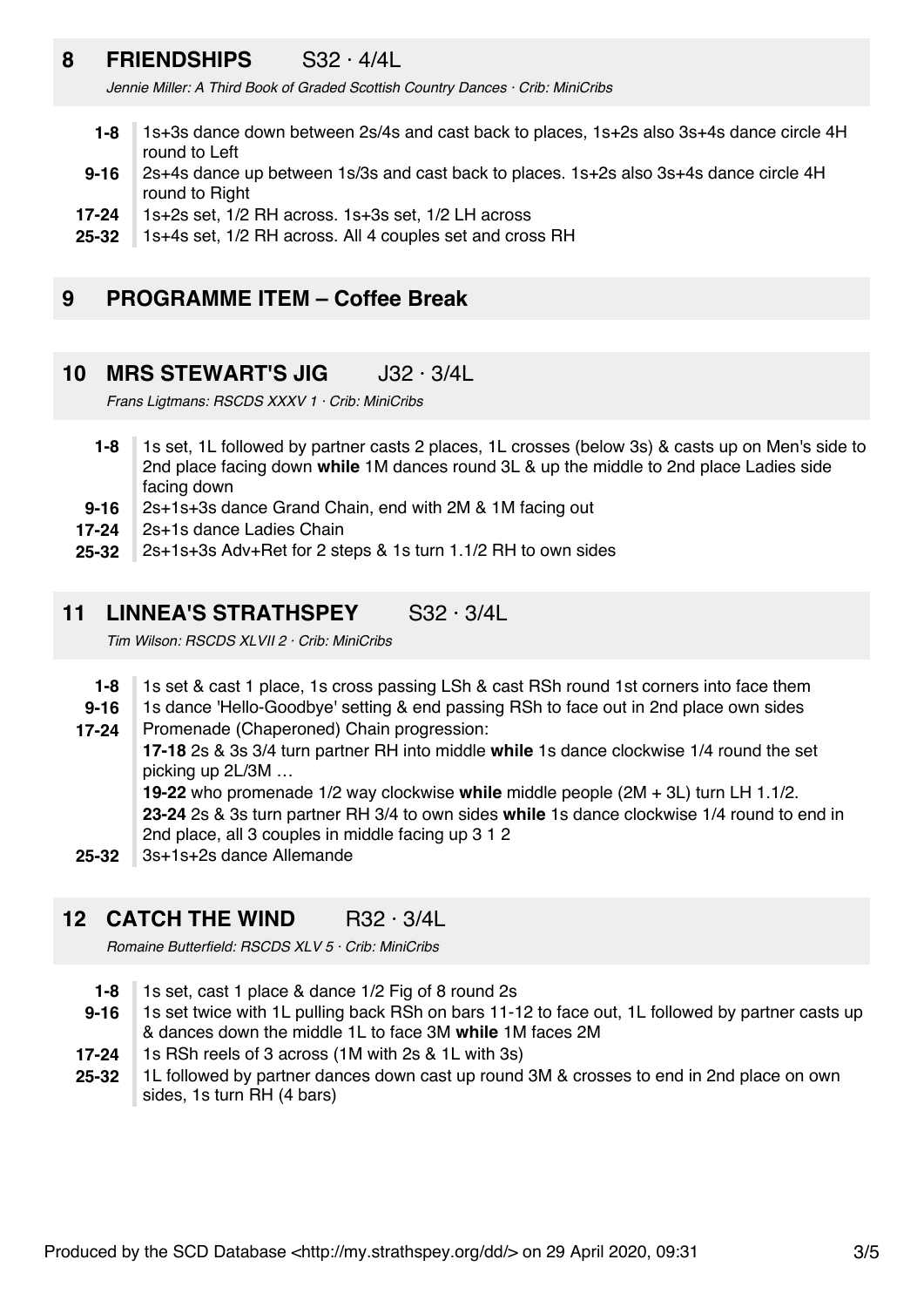# **13 POSTIE'S JIG** J32 · 4/4L

*Roy Clowes: Thirty Popular Dances, Volume Two · Crib: MiniCribs*

- **1-8** 1s & 4s set & cast in 1 place, 1s & 4s dance 1/2 Figs of 8 round new end couples
- **9-12** 1M+4M & 1L+4L cross (men making an arch) & turn corners with free hand to face up/down
- **13-16** 1s+4s dance down/up (couple dancing up make the arch) & turn corners
- **17-24** Repeat bars 9-16 from new positions
- **25-32** 1s+4s dance 1/2 R&L, turn partner RH

### **14 THE IRISH ROVER** R32 · 3/4L

*James B Cosh: Twenty Two SCD · Crib: MiniCribs*

- **1-8** 1s dance down below 3s & cast up to 2nd place own sides, 1L dances RH across with 2s **while** 1M dances RH across with 3s
- **9-16** 1s dance 1/2 diagonal reel of 4 with 1st corners, 1/2 reel with 2nd corners & 1/2 turn LH in centre to face 1st corners
- **17-24** 1s dance reels of 3 across giving LSh to 1st corners ending in 2nd place own sides
- **25-32** 1s dance Diag R&L (1M crossing down & 1L crossing up to start)

#### **15 MACDONALD OF THE ISLES** S32 · 3/3L

*Derek Haynes: Thirty Popular Dances, Volume Two · Crib: MiniCribs*

- **1-8** 2s dance full diagonal Reels of 4 with 1st corners, passing by the LSh to face 2nd corners
- **9-16** 2s dance full diagonal Reel of 4 with 2nd corners to end in original places
- **17-24** All dance Snowball Grand Chain for 3 cples to end 3 (2) 1: 1s cross RH & change places LH on side with 2s 1s change places RH with 3s **while** 2s cross over RH
	-
	- 1s cross LH **while** 2s & 3s change places LH. 3 (2) 1
- **25-32** 3s+2s (top 2 couples) dance 1/2 R&L, 3s dance 1/2 Fig of 8 round end couples (3M up & 3L down) to end in 2nd place own side 2 3 1

#### **16 THE REEL OF THE ROYAL SCOTS** R32 · 3/4L

*Roy Goldring: The Leaflet Dances with Music · Crib: MiniCribs*

- **1-8** 1s 1/2 turn 2s on sides (1M RH - 1L LH) to face out, 2s+1s+3s set, 1s 1/2 turn 3s on sides (1M LH - 1L RH) end 3s facing out & 2s+3s+1s set
- **9-16** 1s followed by 3s dance up between 2s, cast down 1 place, dance in & 1s cast up to 2nd place 3s end in 3rd place
- **17-24** 1s turn 1st corners RH, pass partner RSh turn 2nd corners RH & cross passing partner RSh to 2nd place own sides
- **25-32** 2s+1s+3s circle 6H round & back